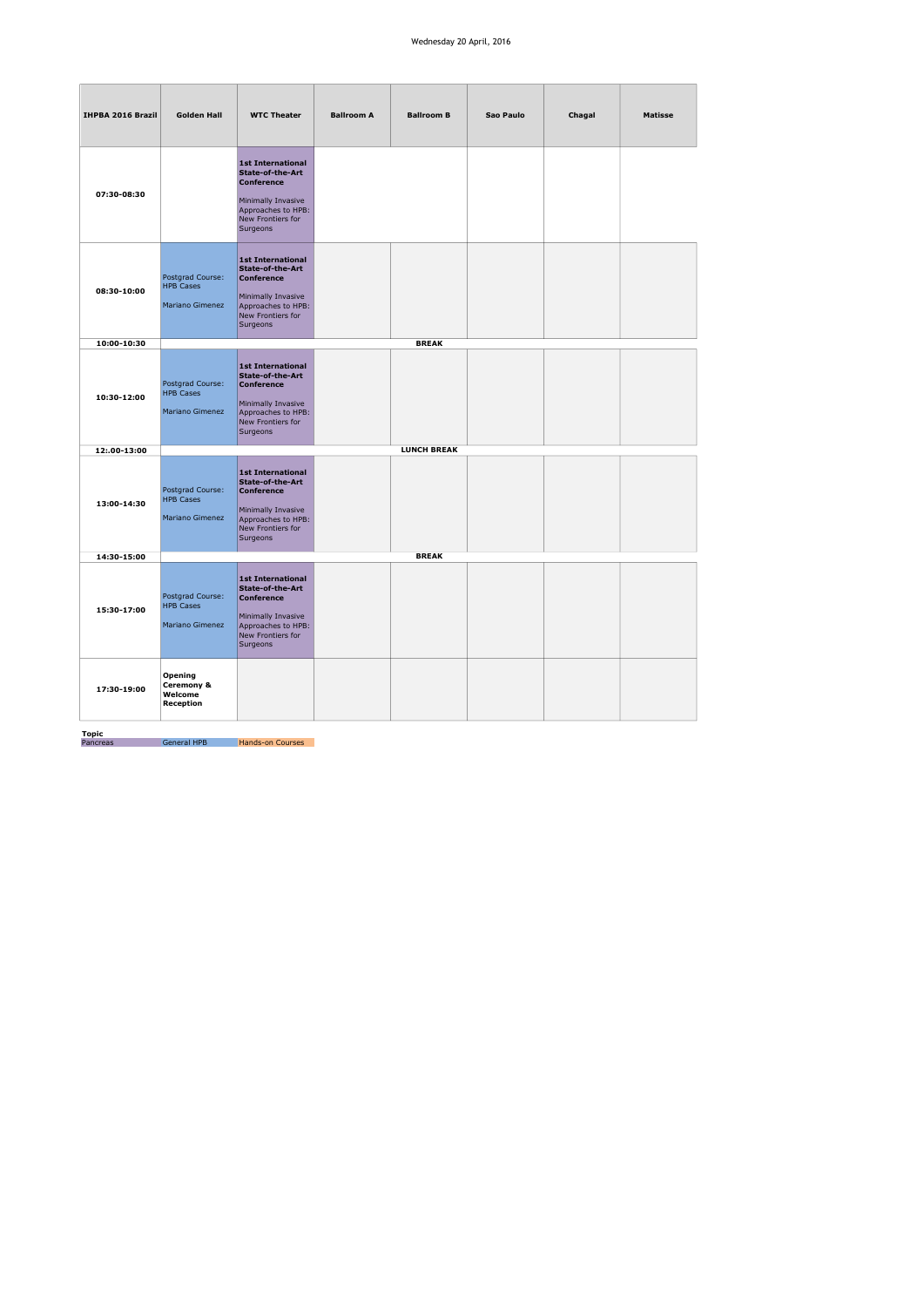## Thursday 21 April, 2016

| <b>IHPBA 2016</b><br><b>Brazil</b> | <b>Golden Hall</b>                                                                                                                                       | <b>WTC Theater</b>                                                                                                                                        | <b>Ballroom A</b>                                                                                                                             | <b>Ballroom B</b>                                                                                                                         | Sao Paulo                                                                                                                             | Chagal                                                                                                                                                           | <b>Matisse</b>                                                                                        | <b>Rio De Janeiro</b>                                                                         |
|------------------------------------|----------------------------------------------------------------------------------------------------------------------------------------------------------|-----------------------------------------------------------------------------------------------------------------------------------------------------------|-----------------------------------------------------------------------------------------------------------------------------------------------|-------------------------------------------------------------------------------------------------------------------------------------------|---------------------------------------------------------------------------------------------------------------------------------------|------------------------------------------------------------------------------------------------------------------------------------------------------------------|-------------------------------------------------------------------------------------------------------|-----------------------------------------------------------------------------------------------|
| 07:00-07.45                        |                                                                                                                                                          | <b>MTP 01</b><br><b>Meet the Professor</b><br>How to Manage the<br>Patient with Colorectal<br>Cancer and<br><b>Synchronous Liver</b><br><b>Metastases</b> | <b>MTP 02</b><br><b>Meet the Professor</b><br><b>Vascular Resection</b><br>during Pancreatic<br>Resection                                     | <b>MTP 03</b><br><b>Meet the Professor</b><br>Laparoscopic Live<br>Donor Hepatectomy                                                      | <b>MTP 04</b><br><b>Meet the Professor</b><br><b>Treating Biliary Tract</b><br>Stones in Patients with<br>Previous GI Surgery         | <b>MTP 05</b><br><b>Meet the Professor</b><br>Surgical Outreach for<br><b>HPB</b>                                                                                | <b>MTP 06</b><br><b>Meet the Professor</b><br><b>Extended Surgery for</b><br><b>Pancreatic Cancer</b> | <b>MTP 07</b><br><b>Meet the Professor</b><br>How to do a Safe<br>Laparoscopic<br>Hepatectomy |
| 07:45-08:00                        |                                                                                                                                                          | A Siriwardena (UK) A Nakao (Japan)                                                                                                                        |                                                                                                                                               | <b>KH Kim (Korea)</b>                                                                                                                     | <b>B Schirmer (USA)</b><br>Break to Transfer                                                                                          | G Zibari (USA)                                                                                                                                                   | C Dervenis (Gr)                                                                                       | <b>B Gayet (France)</b>                                                                       |
| 08:00-09:30                        | <b>SYM 01</b><br><b>Multidsciplinary</b><br><b>Session</b><br><b>Multidisciplinary Liver</b><br><b>Tumor Board</b>                                       | <b>SYM 02</b><br><b>Committee</b><br><b>Showcase</b><br>Intercontinental<br>Perspectives in HPB<br>Training: What Can<br>We Learn From Each<br>Other?     | <b>SYM 03</b><br><b>Technical Toolbox</b><br>Pancreatic Surgical<br>Techniques: Scrutiny<br>of the Evidence                                   | <b>SYM 04</b><br>Controversial/<br><b>Emerging Indications</b><br>for Liver<br>Transplantation                                            | <b>SYM 05</b><br><b>Technical Approaches</b><br>to Hilar<br>Cholangiocarcinoma                                                        | <b>SYM 06</b><br>Pediatric HPB                                                                                                                                   | <b>VID</b><br>Parallel Session<br>Video                                                               | MINI<br>Mini-Orals                                                                            |
| 09:30-10:00                        |                                                                                                                                                          |                                                                                                                                                           |                                                                                                                                               |                                                                                                                                           | <b>BREAK and "Talking Poster" Presentation</b>                                                                                        |                                                                                                                                                                  |                                                                                                       |                                                                                               |
| 10:00-10:30                        | <b>IHPBA Welcome</b><br>Address & Presidential<br>Address<br>P. Jagganath                                                                                |                                                                                                                                                           |                                                                                                                                               |                                                                                                                                           |                                                                                                                                       |                                                                                                                                                                  |                                                                                                       |                                                                                               |
| 10:30-11:00                        | (India)<br><b>Living Legend 1</b><br>From Discovery to<br>International<br>Consensus on the<br>Management of IPMN<br>of the Pancreas<br>M Tanaka (Japan) |                                                                                                                                                           | Video link for IHPBA<br>Session/Living Legend/<br>Plenary/Special<br>session                                                                  | Video link for IHPBA<br>Session/Living<br>Legend/<br>Plenary/Special<br>session                                                           |                                                                                                                                       |                                                                                                                                                                  |                                                                                                       |                                                                                               |
| 11:00-12:00                        | <b>BEST 01</b><br>Oral Plenary 1<br>Top 4 Papers                                                                                                         |                                                                                                                                                           |                                                                                                                                               |                                                                                                                                           |                                                                                                                                       |                                                                                                                                                                  |                                                                                                       |                                                                                               |
| 12:00-12:30                        | <b>SS 01</b><br><b>Blumgart Historical</b><br>Lecture<br>Safe Cholecystectomy<br>S Strasberg (USA)                                                       |                                                                                                                                                           |                                                                                                                                               |                                                                                                                                           |                                                                                                                                       |                                                                                                                                                                  |                                                                                                       |                                                                                               |
| 12:30-14:00                        | SS 02<br><b>Safe Choley</b><br>w/ SAGES                                                                                                                  |                                                                                                                                                           |                                                                                                                                               |                                                                                                                                           | <b>Lunch and Industry Symposia</b>                                                                                                    |                                                                                                                                                                  |                                                                                                       |                                                                                               |
| 14:00-14:30                        | <b>Keynote 01</b><br><b>Living Donor</b><br>Transplantation<br><b>SG Lee (Korea)</b>                                                                     |                                                                                                                                                           | <b>Keynote 02</b><br>Pancreas Fistula 2016 - Developing Best<br>We've Come A Long<br>Way Baby<br>C Vollmer (USA)                              | <b>Keynote 03</b><br>Evidence in HPB<br>Surgery<br>J Barkun (Canada)                                                                      |                                                                                                                                       |                                                                                                                                                                  |                                                                                                       |                                                                                               |
| 14:30-15:00                        | <b>UPDATE 01</b><br>Feedback from the<br>2014 Laparoscopic<br><b>Liver Resection</b><br><b>Consensus Conference</b><br>D Cherqui (France) J Tector (USA) | <b>UPDATE 02</b><br>Xeno-Transplantation                                                                                                                  | <b>UPDATE 03</b><br><b>Borderline Resectable</b><br>Pancreatic Cancer<br>J Fleming (USA)                                                      | <b>UPDATE 04</b><br>Preoperative<br>Preparation of the HPB the Biliary Tree<br>patient<br><b>M Adham (France)</b>                         | <b>Update 05</b><br><b>Cystic Neoplasms of</b><br>S Sikora (India)                                                                    | <b>Update 06</b><br>Applications of Cutting Parallel Session<br>Edge Radiology<br><b>Techniques for HPB</b><br><b>Diseases</b><br>R Garcia-Monaco<br>(Argentina) | <b>VID</b><br>Video                                                                                   |                                                                                               |
| 15:00-16:00                        | YI 01<br>roung investigator<br>Free Papers                                                                                                               | Free papers                                                                                                                                               | Free papers                                                                                                                                   | Free papers                                                                                                                               | Free papers                                                                                                                           | Free papers                                                                                                                                                      | <b>VID</b><br>Parallel Session<br>Video                                                               | Free papers                                                                                   |
| 16:00-16:30                        |                                                                                                                                                          |                                                                                                                                                           |                                                                                                                                               |                                                                                                                                           | <b>BREAK and "Talking Poster" Presentation</b>                                                                                        |                                                                                                                                                                  |                                                                                                       |                                                                                               |
| 16:30-17:15                        | Debate 01<br>ALPS vs. 2-Stage<br>Approach for CRM<br><b>P</b> Clavien                                                                                    | Debate 02<br>Optimal Living-Related Prophylactic<br>Technique: Right or<br>Left Lobe?<br>S Kawasaki (Japan)                                               | Debate 03<br>Somatostatin<br>Analogues are<br>Valuable for Pancreatic<br>Resection<br>P Allen (USA)                                           | Debate 04<br>MELD is the Best<br><b>System for Prioritizing</b><br><b>Organ Allocation?</b><br>M Malago (UK)                              | Debate 05<br>Best Approach to the<br>Ampullary Adenoma<br>with HGD (Local<br>Excision vs. Radical<br>Resection)<br>A Montagnini (Arg) | MINI<br>Mini-Orals                                                                                                                                               |                                                                                                       | MINI<br>Mini-Orals                                                                            |
|                                    | (Switerland)<br>N Vauthey (USA)                                                                                                                          | <b>K Olthoff (USA)</b>                                                                                                                                    | S Shah (India)                                                                                                                                | J Roberts (USA)                                                                                                                           | <b>D Nageshwar Reddy</b><br>(India)                                                                                                   |                                                                                                                                                                  |                                                                                                       |                                                                                               |
| 17:15-18:30                        | Free papers                                                                                                                                              | Free papers                                                                                                                                               | <b>SS 03</b><br><b>Great Problems of Our</b><br>Time<br>(Pancreas)<br><b>E Dickson (UK)</b><br><b>M Talamonti (USA)</b><br>An Overview of the | <b>SS 04</b><br><b>Great Problems of Our</b><br>Time<br>(Transplant)<br>J Guerra (Spain)<br>H Furukawa (Japan)<br><b>Conducting Asian</b> | Free papers                                                                                                                           | Free papers                                                                                                                                                      | <b>VID</b><br>Parallel Session<br>Video                                                               | Free papers                                                                                   |
|                                    |                                                                                                                                                          |                                                                                                                                                           | First State-of-The Art<br>Conference on<br>Minimally Invasive<br><b>Pancreatic Resection</b><br>D Kooby (USA)                                 | Multicenter HCC trials<br>P Chow (Singapore)                                                                                              |                                                                                                                                       |                                                                                                                                                                  |                                                                                                       |                                                                                               |
| 18:30-20:00                        | Industry Sponsored<br>Symposium                                                                                                                          | <b>SS 05</b><br><b>Bernard Langer</b><br>Fellow's/Residents<br>Symposium                                                                                  | <b>Industry Sponsored</b><br>Symposium                                                                                                        | Industry Sponsored<br>Symposium                                                                                                           | <b>Industry Sponsored</b><br>Symposium                                                                                                | Industry Sponsored<br>Symposium                                                                                                                                  |                                                                                                       |                                                                                               |
| 19:30<br>(Time TBC)                |                                                                                                                                                          |                                                                                                                                                           |                                                                                                                                               | <b>President's Dinner (by Invitation)</b><br><b>Venue off site (TBC)</b>                                                                  |                                                                                                                                       |                                                                                                                                                                  |                                                                                                       |                                                                                               |
| Topic                              |                                                                                                                                                          |                                                                                                                                                           |                                                                                                                                               |                                                                                                                                           |                                                                                                                                       |                                                                                                                                                                  |                                                                                                       |                                                                                               |
| <b>Biliary</b>                     | Liver                                                                                                                                                    | Transplant                                                                                                                                                | Pancreas                                                                                                                                      | General HPB                                                                                                                               | Other/Misc                                                                                                                            | Video                                                                                                                                                            | <b>Business</b>                                                                                       | Hands-on Courses                                                                              |

Session Type LL = Living Legend KN= Keynote Lecture SYM = Symposium US = Update DEB = Debate SS = Special Session VID = Video Session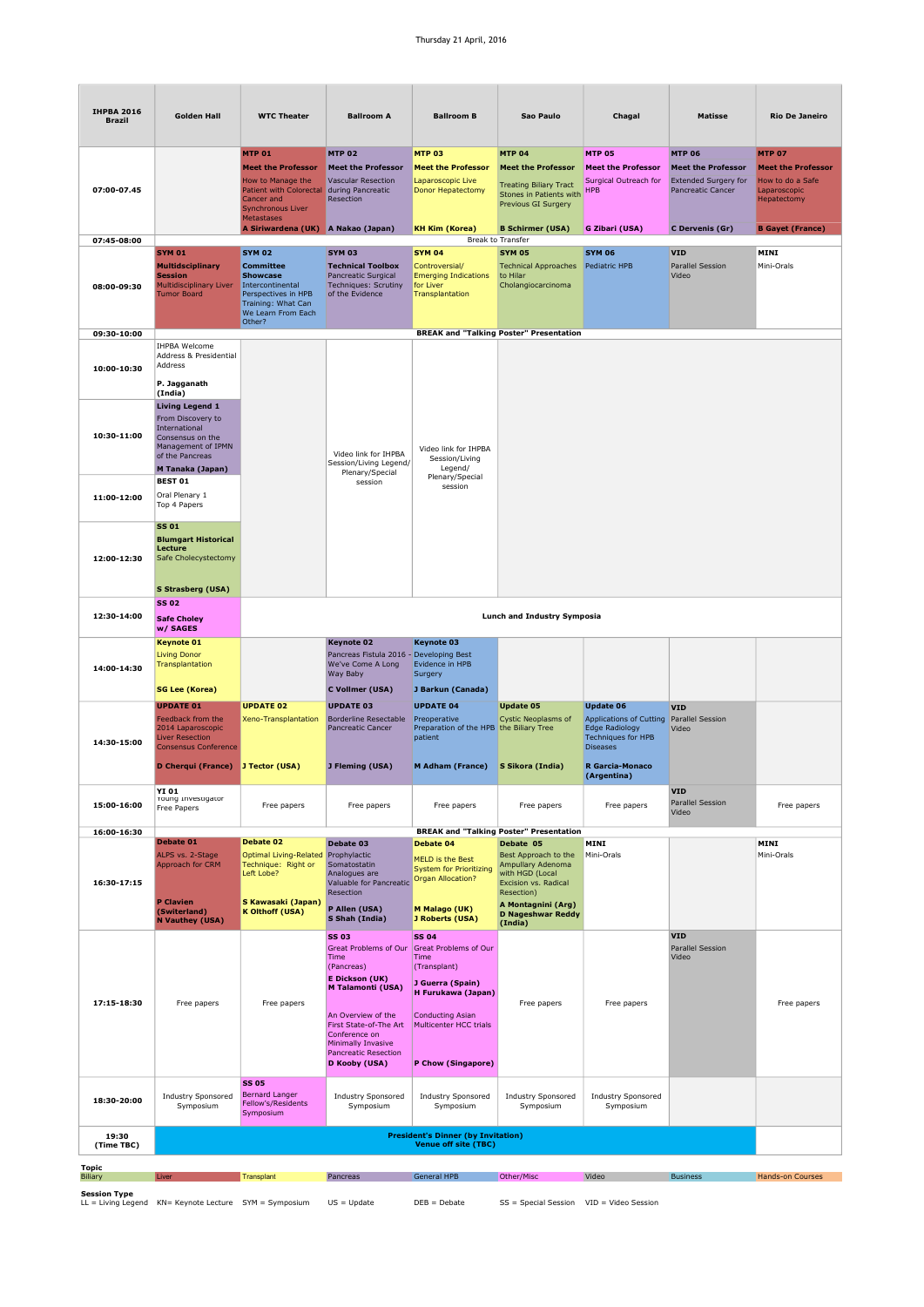## Friday 22 April, 2016

| IHPBA 2016 Brazil                           | <b>Golden Hall</b>                                                                                                                                              | <b>WTC Theater</b>                                                                 | <b>Ballroom A</b>                                                                                             | <b>Ballroom B</b>                                                                                                                | Sao Paulo                                                                                                   | Chagal                                                           | <b>Matisse</b>                                                              | <b>Rio De Janeiro</b>     |
|---------------------------------------------|-----------------------------------------------------------------------------------------------------------------------------------------------------------------|------------------------------------------------------------------------------------|---------------------------------------------------------------------------------------------------------------|----------------------------------------------------------------------------------------------------------------------------------|-------------------------------------------------------------------------------------------------------------|------------------------------------------------------------------|-----------------------------------------------------------------------------|---------------------------|
|                                             |                                                                                                                                                                 | <b>MTP 08</b>                                                                      | <b>MTP 09</b>                                                                                                 | <b>MTP 10</b>                                                                                                                    | <b>MTP 11</b>                                                                                               | <b>MTP 12</b>                                                    | <b>MTP 13</b>                                                               | <b>MTP 14</b>             |
|                                             |                                                                                                                                                                 | <b>Meet the Professor</b>                                                          | <b>Meet the Professor</b>                                                                                     | <b>Meet the Professor</b>                                                                                                        | <b>Meet the Professor</b>                                                                                   | <b>Meet the Professor</b>                                        | <b>Meet the Professor</b>                                                   | <b>Meet the Professor</b> |
| 07:00-07:45                                 |                                                                                                                                                                 | Quality in HPB Surgery                                                             | Operations for Chronic<br>Pancreatitis                                                                        | <b>Intrahepatic Vascular</b><br>Anatomy and Segment-<br><b>Oriented Liver</b><br><b>Resections</b>                               | To be confirmed                                                                                             | Contemporary Issues in<br>Intrahepatic<br>Cholangiocarcinoma     | Management of the<br>Small Liver after<br>Hepatectomy or<br>Transplantation | To be confirmed           |
|                                             |                                                                                                                                                                 | H Pitt (USA)                                                                       | <b>M</b> Smith<br>(South Africa)                                                                              | <b>O</b> Andriani                                                                                                                | N Heaton (UK) (TBC)                                                                                         | W Jarnagin (USA)                                                 | J Edmond (UK)                                                               | To be confirmed           |
| 07:45-08:00                                 |                                                                                                                                                                 |                                                                                    |                                                                                                               | (Argentina)                                                                                                                      | Break to Transfer                                                                                           |                                                                  |                                                                             |                           |
|                                             | <b>SYM 07</b>                                                                                                                                                   | <b>SYM 08</b>                                                                      | <b>SYM 09</b>                                                                                                 | <b>SYM10</b>                                                                                                                     | <b>SYM11</b>                                                                                                | <b>SYM12</b>                                                     | <b>VID</b>                                                                  | Mini                      |
| 08:00-09:30                                 | Multidisciplinary<br><b>Session</b><br><b>Bile Duct Injury</b>                                                                                                  | <b>Clinical Trials in</b><br>Progress                                              | <b>Multidiciplinary</b><br><b>Session</b><br><b>Necrotizing Pancreatitis</b><br>- A Team Sport?               | The Cutting Edge in<br><b>Colorectal Metastases</b>                                                                              | The Latest on Organ<br><b>Preservation Principles</b>                                                       | What's new in Benign<br>Liver Disease                            | Parallel Session Video                                                      | Mini-Orals                |
| 09:30-10:00                                 |                                                                                                                                                                 |                                                                                    |                                                                                                               |                                                                                                                                  | <b>BREAK and "Talking Poster" Presentation</b>                                                              |                                                                  |                                                                             |                           |
| 10:00-11:00                                 | <b>AHPBA Session</b><br><b>Presidential Address</b><br>J Lendoire<br>(Argentina)                                                                                |                                                                                    |                                                                                                               |                                                                                                                                  |                                                                                                             |                                                                  |                                                                             |                           |
| 11:00-11:30                                 | <b>Living Legend 2</b><br><b>Evolution of Liver</b><br>Transplantation<br><b>Paul Greig</b><br>(Toronto)                                                        |                                                                                    | Video link for AHPBA<br>Session/<br>Living Legend                                                             | Video link for AHPBA<br>Session/<br>Living Legend                                                                                |                                                                                                             |                                                                  |                                                                             |                           |
| 11:30-12:30                                 | <b>BEST 02</b><br>Oral Plenary 2<br>Second 4 Papers                                                                                                             |                                                                                    |                                                                                                               |                                                                                                                                  |                                                                                                             |                                                                  |                                                                             |                           |
| 12:30-14:00                                 |                                                                                                                                                                 |                                                                                    |                                                                                                               |                                                                                                                                  | <b>LUNCH and Industry Sponsored Symposia</b>                                                                |                                                                  |                                                                             |                           |
|                                             | <b>Keynote 04</b>                                                                                                                                               |                                                                                    | <b>Keynote 05</b>                                                                                             | Keynote 06                                                                                                                       |                                                                                                             |                                                                  |                                                                             |                           |
| 14:00-14:30                                 | Minimally Invasive<br><b>Liver Surgery</b>                                                                                                                      |                                                                                    | The Puzzle of Surgical<br><b>Treatment of PNETs</b>                                                           | The Evolution of Video-<br>based Teaching of HPB<br>Surgery                                                                      |                                                                                                             |                                                                  |                                                                             |                           |
|                                             | G Wakabayashi<br>(Japan)                                                                                                                                        |                                                                                    | M Falconi (Italy)                                                                                             | I McGilvray<br>(Canada)                                                                                                          |                                                                                                             |                                                                  |                                                                             |                           |
| 14:30-15:00                                 | <b>Update 07</b><br><b>Functional Liver</b><br><b>Remnant Assessment</b>                                                                                        | <b>Update 08</b><br>Liquid Biopsy -<br>Circulating Tumors in<br><b>HPB Surgery</b> | <b>Update 09</b><br>Managing Pancreatic<br><b>Cystic Neoplasms:</b><br>What Does the Future<br>Have In Store? | <b>Update 10</b><br>Advanced<br>Understandings in<br><b>Biliary Anatomy</b>                                                      | <b>Update 11</b><br>Auto-Islet Cell<br>Transplantation for<br>Pancreatitis                                  | <b>Update 12</b><br>Limits of Abdominal<br>Surgery in Cirrhotics | <b>VID</b><br>Parallel Session<br>Video                                     |                           |
|                                             | <b>K Kubota (Japan)</b>                                                                                                                                         | A Rhim (USA)                                                                       | C Wolfgang (USA)                                                                                              | <b>M</b> Yamamoto<br>(Japan)                                                                                                     | S Ahmad (USA)                                                                                               | <b>W Andraus (Brazil)</b>                                        |                                                                             |                           |
| 15:00-16:00                                 | Free Papers                                                                                                                                                     | Free Papers                                                                        | Free papers                                                                                                   | Free Papers                                                                                                                      | Free Papers                                                                                                 | Free Papers                                                      | <b>VID</b><br>Parallel Session<br>Video                                     | Free Papers               |
| 16:00-16:30                                 | Debate 06                                                                                                                                                       | Debate 07                                                                          | Debate 08                                                                                                     | Debate 09                                                                                                                        | <b>BREAK and "Talking Poster" Presentation</b><br>Debate 10                                                 |                                                                  |                                                                             |                           |
| 16:30-17:15                                 | Robotics is Superior to Transplantation or<br>Laparoscopic or<br>Hybrid Techniques for Resectable Hilar<br>MIS HPB Surgery<br>U Boggi (Italy)<br>D Geller (USA) | Resection of the<br>Cholangiocarcinoma?<br>C Rosen (USA)<br>K Uesaka (Japan)       | Neoadjuvant<br>Chemotherapy For CRM for PDAC: More vs.<br><b>M D'Angelica (USA)</b><br>J Primrose (UK)        | Neoadjuvant Therapy<br>Less?<br>M Katz (USA)<br>J Neoptolemos (UK) G Van Dam (NL)                                                | <b>Ideal Cholangiography</b><br><b>Technique (Traditional</b><br>vs. Fluorescent?)<br><b>B Duncan (USA)</b> | Free Papers                                                      |                                                                             | Free Papers               |
|                                             |                                                                                                                                                                 |                                                                                    |                                                                                                               |                                                                                                                                  |                                                                                                             |                                                                  |                                                                             |                           |
| 17:15-18:00                                 | Mini-Orals                                                                                                                                                      | Mini-Orals                                                                         | <b>SS 06</b><br><b>Great Problems of Our</b><br>Time<br>(Liver)<br>A Maker (USA)<br>O Soubrane (France)       | <b>SS07</b><br><b>Great Problems of Our</b><br>Time<br>(Biliary)<br><b>P Barros Schelotto</b><br>(Argentina)<br>T van Gulik (NL) | Mini-Orals                                                                                                  | Mini-Orals                                                       | <b>VID</b><br>Parallel Session<br>Video                                     | Mini-Orals                |
| 18:00-18:15                                 |                                                                                                                                                                 |                                                                                    |                                                                                                               |                                                                                                                                  | Break for Transfer to Next Session                                                                          |                                                                  |                                                                             |                           |
| 18:15-19:15                                 | <b>HPBA General</b><br><b>Assembly</b>                                                                                                                          |                                                                                    |                                                                                                               |                                                                                                                                  |                                                                                                             |                                                                  |                                                                             |                           |
| 19:30 onwards                               |                                                                                                                                                                 |                                                                                    |                                                                                                               |                                                                                                                                  | <b>Gala Dinner Carnival Party</b>                                                                           |                                                                  |                                                                             |                           |
| Topic                                       |                                                                                                                                                                 |                                                                                    |                                                                                                               |                                                                                                                                  |                                                                                                             |                                                                  |                                                                             |                           |
| Biliary                                     | Liver                                                                                                                                                           | Transplant                                                                         | Pancreas                                                                                                      | <b>General HPB</b>                                                                                                               | Other/Misc                                                                                                  | Video                                                            | <b>Business</b>                                                             | Hands-on Courses          |
| <b>Session Type</b><br>$LL = Living Legend$ | KN= Keynote Lecture SYM = Symposium                                                                                                                             |                                                                                    | $US = Update$                                                                                                 | $DEB = Debate$                                                                                                                   | SS = Special Session                                                                                        | $VID = Video Session$                                            |                                                                             |                           |